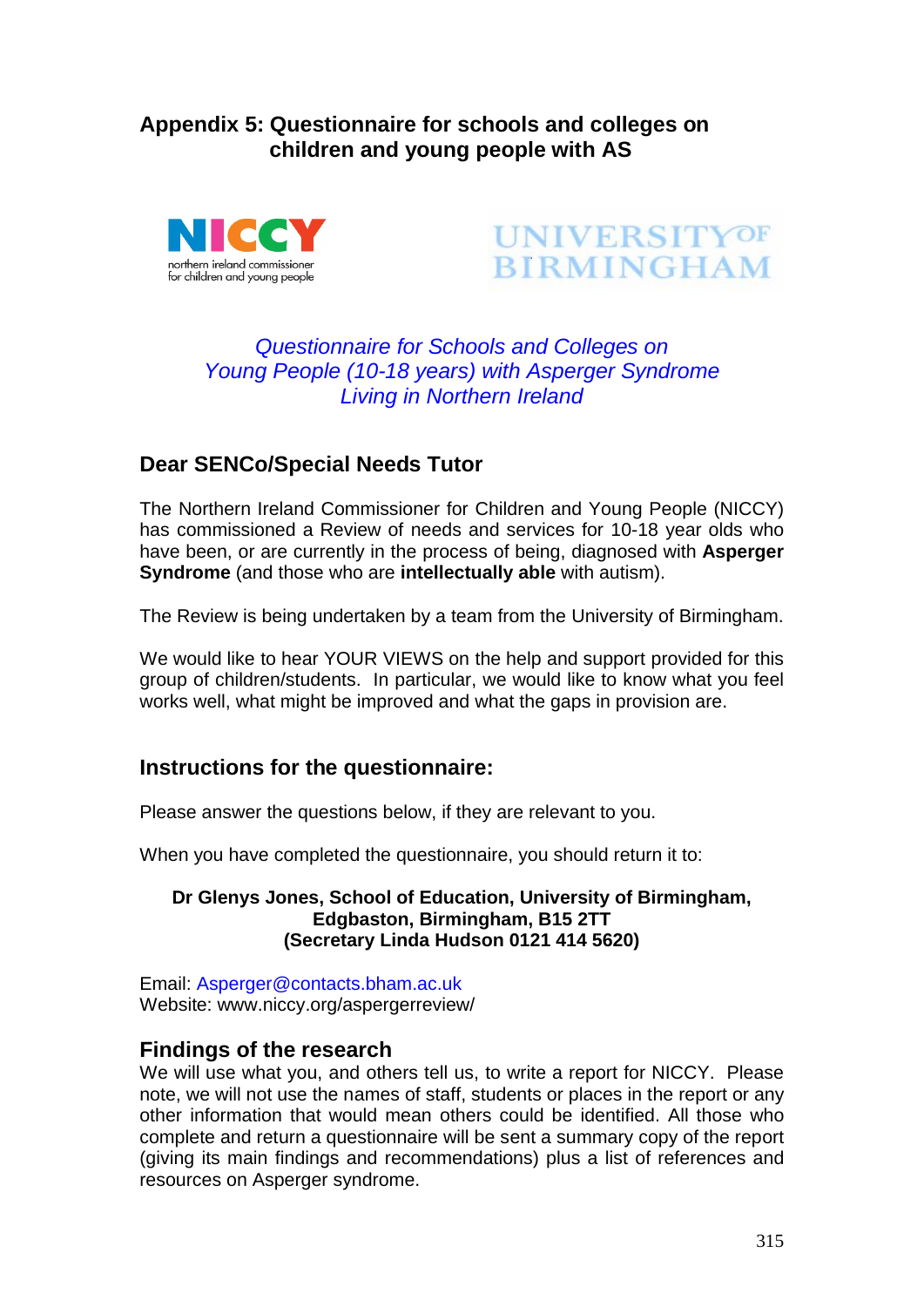#### *Statement of consent*

I am happy to give my views to the Birmingham Team and for them to put these in their report to NICCY and to use when teaching others about Asperger syndrome, provided no names of places or people are mentioned and the source of the information is not given.

Signed: \_\_\_\_\_\_\_\_\_\_\_\_\_\_\_\_\_\_\_\_\_\_\_\_\_ Date:\_\_\_\_\_\_\_\_\_\_\_\_\_\_\_

 **With many thanks in anticipation of your support.**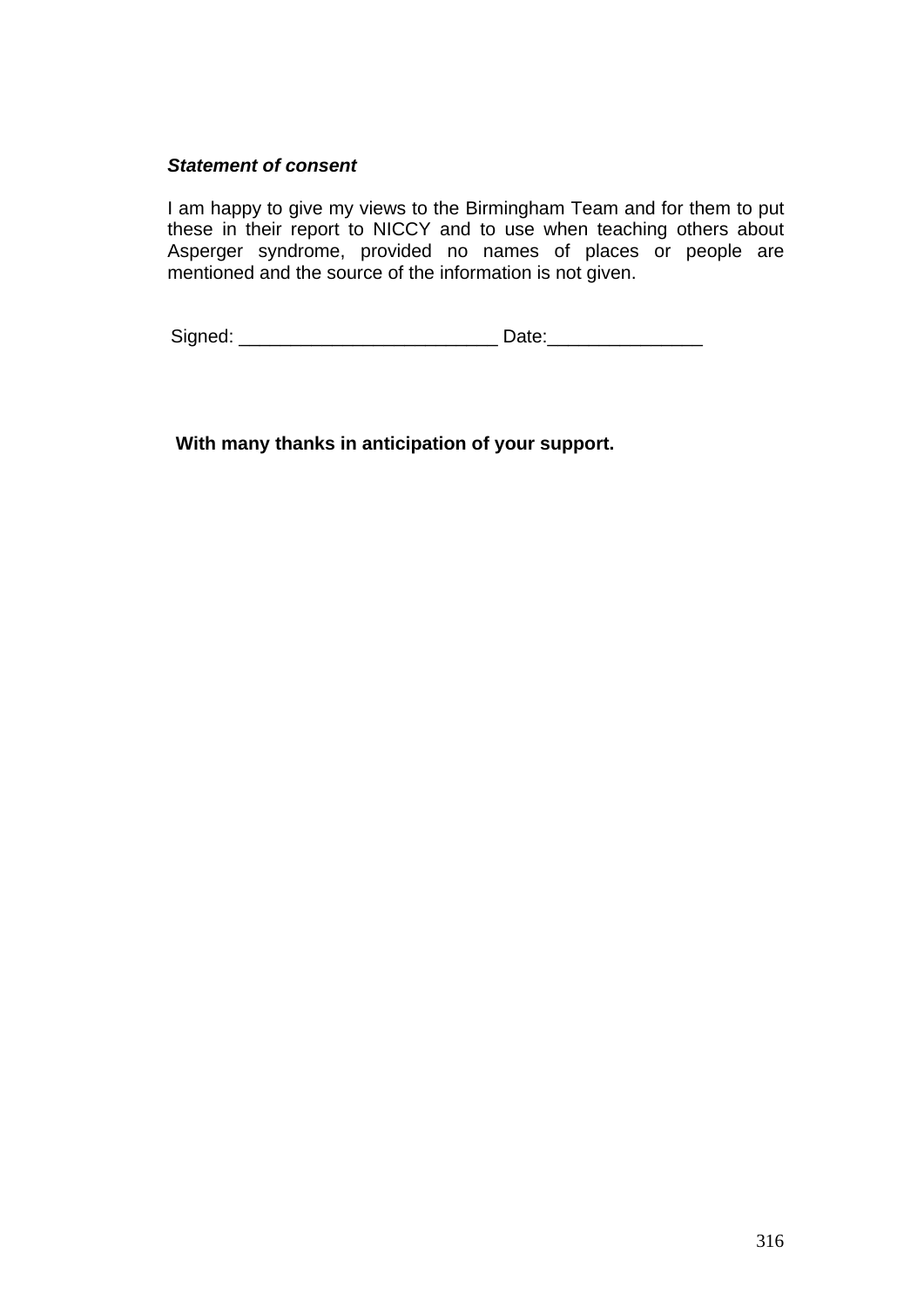### **SECTION A: DETAILS OF THE PERSON(S) FILLING IN THIS QUESTIONNAIRE**

- 1 Your name:  $\blacksquare$
- 2 Role in the school/college (e.g. Principal /Headteacher/ Deputy/SENCo/Head of Learning Support)

\_\_\_\_\_\_\_\_\_\_\_\_\_\_\_\_\_\_\_\_\_\_\_\_\_\_\_\_\_\_\_\_\_\_\_\_\_\_

- 3 Name of the School/College
- 4 Area in which the school/college is based (please tick):

| <b>Region</b>         | <b>Please tick</b> |
|-----------------------|--------------------|
| <b>Belfast region</b> |                    |
| North Eastern         |                    |
| South Eastern         |                    |
| Western               |                    |
| Southern              |                    |

5 Approximately, how long have you worked in the school/college?

 $\frac{1}{\sqrt{1-\frac{1}{2}}\sqrt{1-\frac{1}{2}}\sqrt{1-\frac{1}{2}}\sqrt{1-\frac{1}{2}}\sqrt{1-\frac{1}{2}}\sqrt{1-\frac{1}{2}}\sqrt{1-\frac{1}{2}}\sqrt{1-\frac{1}{2}}\sqrt{1-\frac{1}{2}}\sqrt{1-\frac{1}{2}}\sqrt{1-\frac{1}{2}}\sqrt{1-\frac{1}{2}}\sqrt{1-\frac{1}{2}}\sqrt{1-\frac{1}{2}}\sqrt{1-\frac{1}{2}}\sqrt{1-\frac{1}{2}}\sqrt{1-\frac{1}{2}}\sqrt{1-\frac{1}{2}}\sqrt{1-\frac{1}{2}}\sqrt{1-\frac$ 

- 6 How many students in **TOTAL** are on roll at the school/college? (i.e. not just those with Asperger syndrome)
- 7 What is the age range of students at the school/college?

to years

 $\overline{\phantom{a}}$  ,  $\overline{\phantom{a}}$  ,  $\overline{\phantom{a}}$  ,  $\overline{\phantom{a}}$  ,  $\overline{\phantom{a}}$  ,  $\overline{\phantom{a}}$  ,  $\overline{\phantom{a}}$  ,  $\overline{\phantom{a}}$  ,  $\overline{\phantom{a}}$  ,  $\overline{\phantom{a}}$  ,  $\overline{\phantom{a}}$  ,  $\overline{\phantom{a}}$  ,  $\overline{\phantom{a}}$  ,  $\overline{\phantom{a}}$  ,  $\overline{\phantom{a}}$  ,  $\overline{\phantom{a}}$ 

8 Who funds the school/college? \_\_\_\_\_\_\_\_\_\_\_\_\_\_\_\_\_\_\_\_\_\_\_\_\_\_

9 Who administers the school/college? \_\_\_\_\_\_\_\_\_\_\_\_\_\_\_\_\_\_\_\_\_\_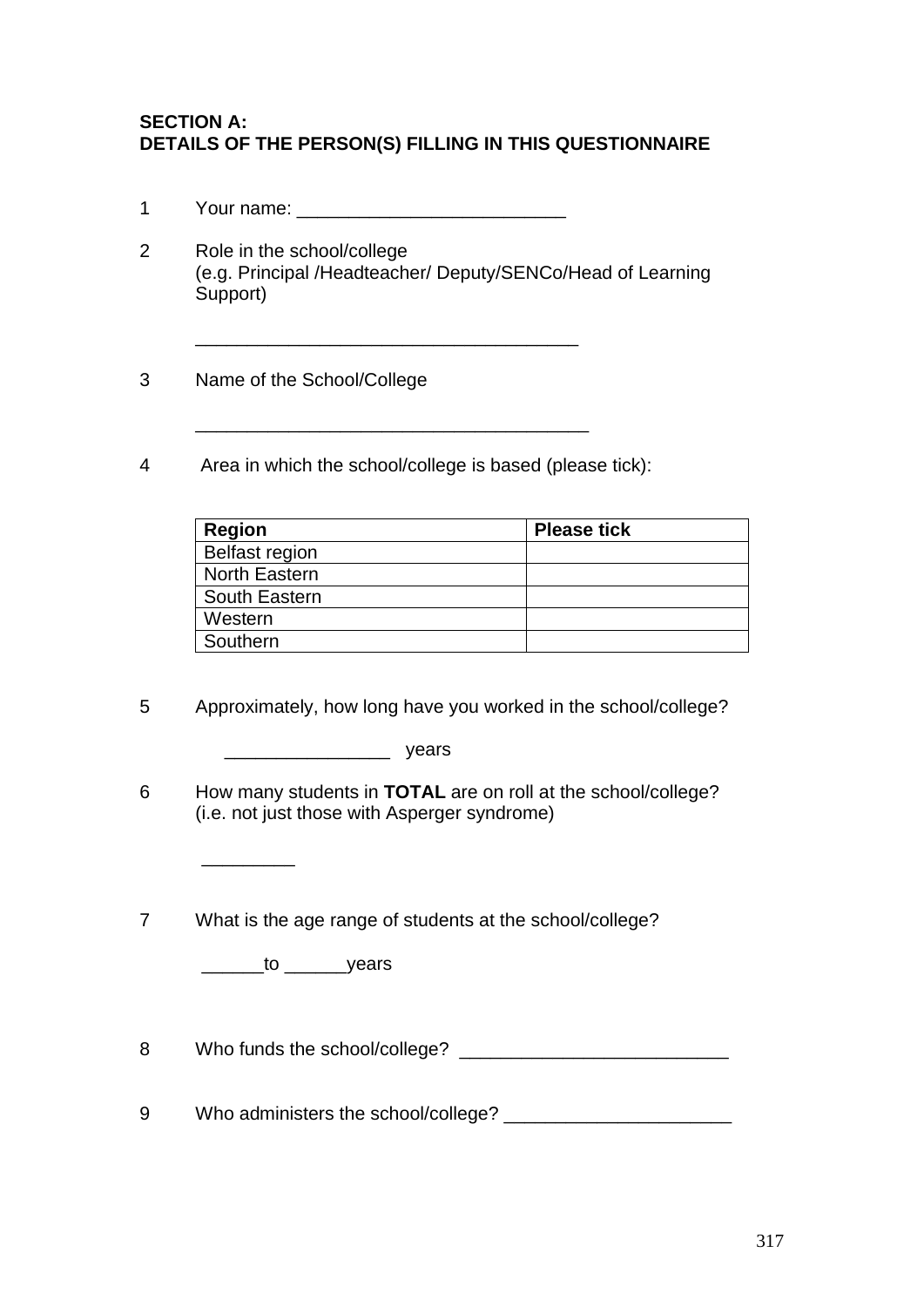10 Do the children/students attend on a daily or a residential basis? (please circle)

Day only Some residential All residential

11 Approximately how many children/students diagnosed with **Asperger syndrome** does the school/college have on roll at the present time aged between **10 and 18 years**? (please circle)

None 1-5 6-10 11-20 more than this

12 **In addition** to those with Asperger syndrome, approximately how many children/students do you have who have been diagnosed as **high functioning autistic** or **able autistic** (that is, they are of average or above average intelligence) and aged between **10 and 18 years.**

None 1-5 6-10 11-20 more than this

13 Are there any students on roll aged **10 to 18** years, where a diagnosis of Asperger syndrome/able autism/high functioning autism is suspected, but has not been diagnosed?

YES, there are students we suspect may have this diagnosis

NO

Comment further if you wish:

If there are **NO** pupils with Asperger syndrome or high functioning/able autism in this age group currently on roll, then you do **NOT** need to answer any further questions, but **please return the questionnaire** to the Review Team at Birmingham.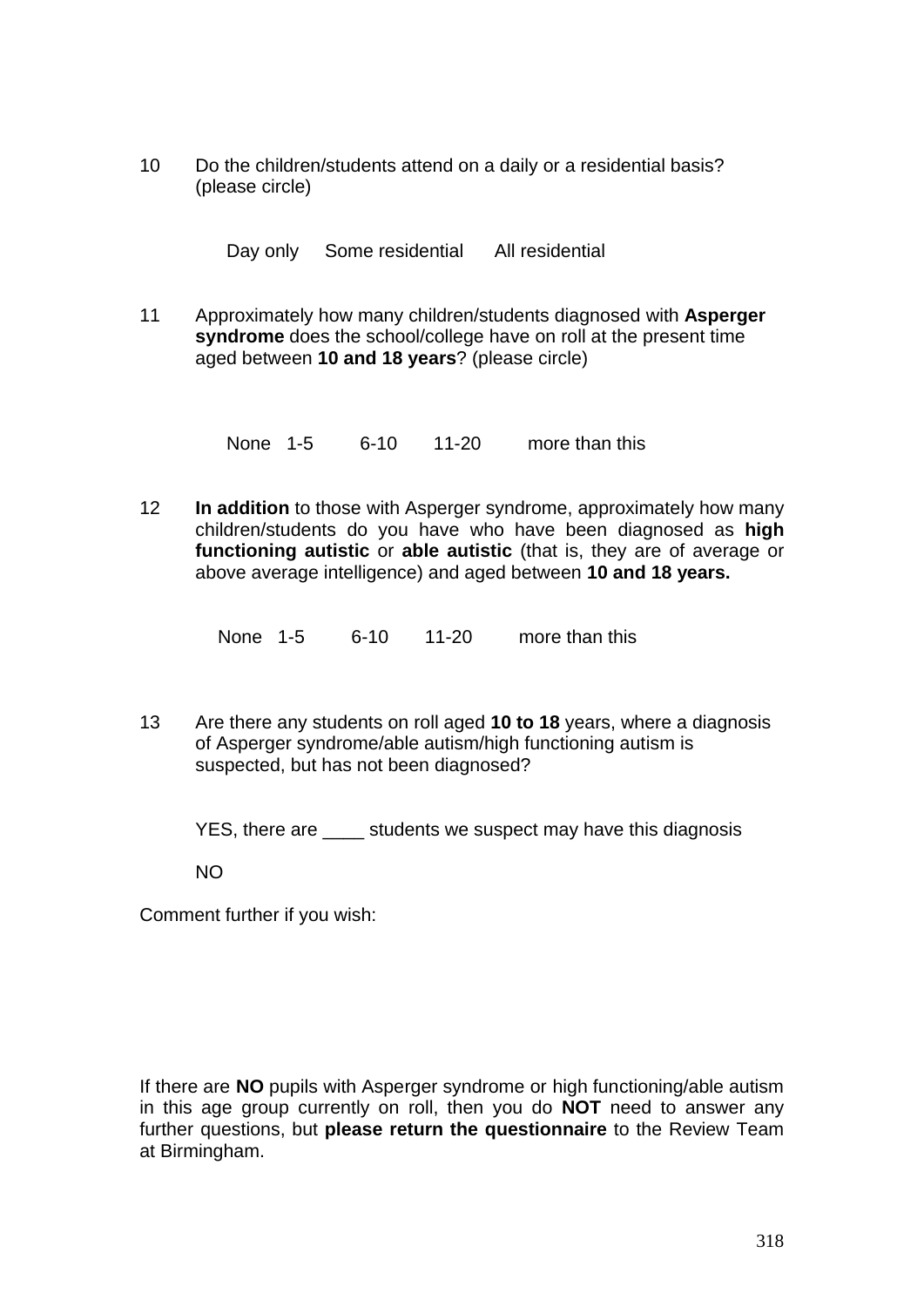# **SECTION B: DETAILS OF CHILDREN/STUDENTS CURRENTLY ON ROLL WITH ASPERGER SYNDROME AGED 10 TO 18 YEARS**

1 Complete the table below to give details of the children/students with Asperger syndrome currently on roll

| <b>Child's/Students</b><br>initials only please | <b>Sex</b> | Year of birth | <b>Approx length</b><br>of time at the<br>school/college |
|-------------------------------------------------|------------|---------------|----------------------------------------------------------|
| e.g. IF David Hayes<br><b>DH</b>                | M          | 1994          | 1 year                                                   |
| IF Liam O'Connor<br>LO'C                        | M          | 1992          | 3 years                                                  |
|                                                 |            |               |                                                          |
|                                                 |            |               |                                                          |
|                                                 |            |               |                                                          |
|                                                 |            |               |                                                          |
|                                                 |            |               |                                                          |
|                                                 |            |               |                                                          |
|                                                 |            |               |                                                          |
|                                                 |            |               |                                                          |
|                                                 |            |               |                                                          |
|                                                 |            |               |                                                          |
|                                                 |            |               |                                                          |
|                                                 |            |               |                                                          |
|                                                 |            |               |                                                          |
|                                                 |            |               |                                                          |
|                                                 |            |               |                                                          |
|                                                 |            |               |                                                          |
|                                                 |            |               |                                                          |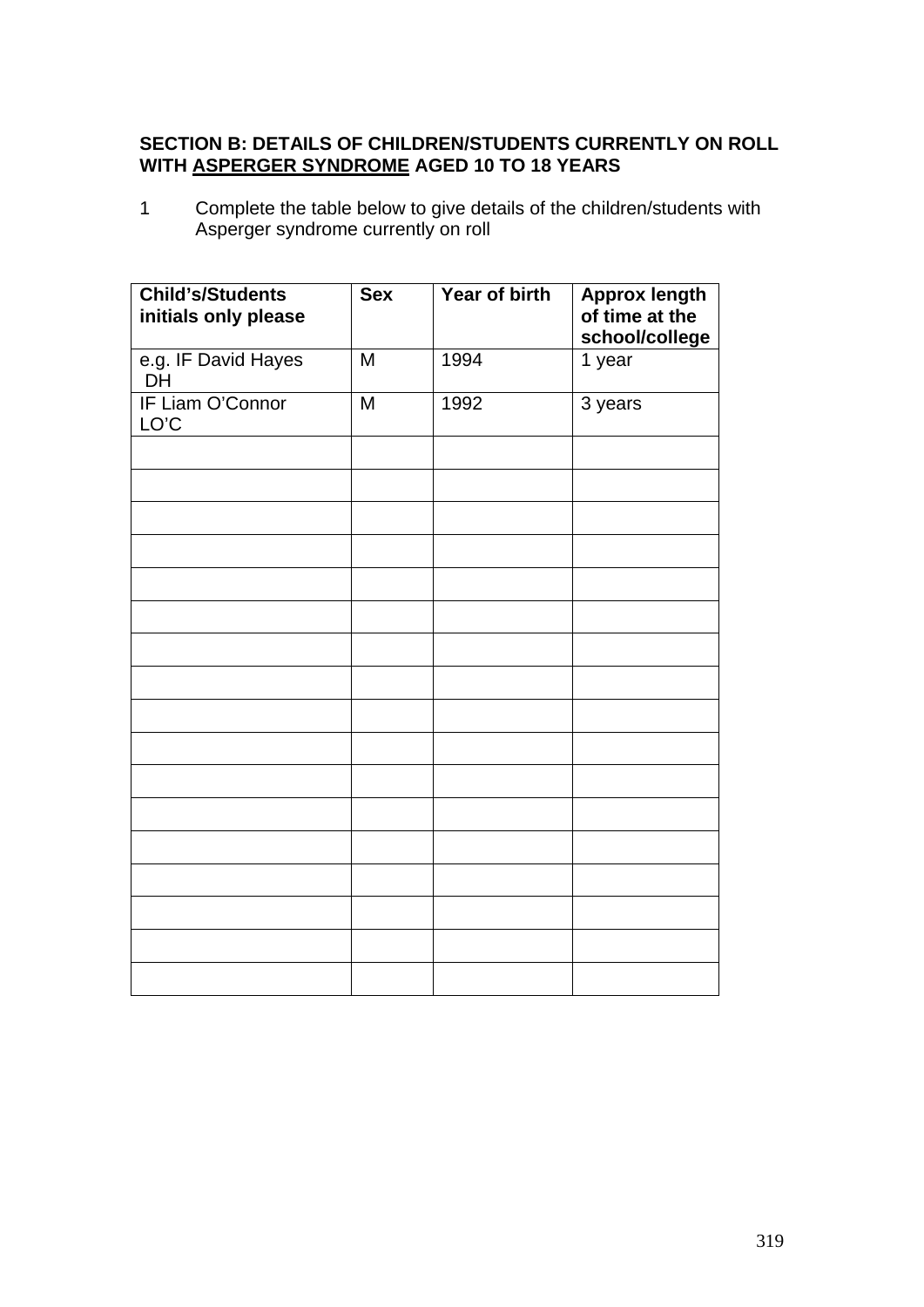### **SECTION C: DETAILS OF CHILDREN/STUDENTS CURRENTLY ON ROLL WITH HIGH FUNCTIONING AUTISM/ABLE AUTISM AGED 10 TO 18 YEARS**

2 Complete the table below to give details of the children/students with high functioning autism/able autism currently on roll

| <b>Child's/Students</b><br>initials only please | <b>Sex</b> | Year of birth | <b>Approx length</b><br>of time at the<br>school/college |
|-------------------------------------------------|------------|---------------|----------------------------------------------------------|
| e.g. IF David Hayes<br>DH                       | M          | 1994          | 1 year                                                   |
| IF Liam O'Connor<br>LO'C                        | M          | 1992          | 3 years                                                  |
|                                                 |            |               |                                                          |
|                                                 |            |               |                                                          |
|                                                 |            |               |                                                          |
|                                                 |            |               |                                                          |
|                                                 |            |               |                                                          |
|                                                 |            |               |                                                          |
|                                                 |            |               |                                                          |

### **Meeting the needs of those with Asperger syndrome or high functioning autism or able autism**

3 In your view, how well are these students' needs being met at the current time by what the school/College can provide? (please circle)

Very well Quite well Not very well Depends on which pupil

**Please comment further**:

4 Do staff generally feel that the school/college is the most appropriate placement for these students?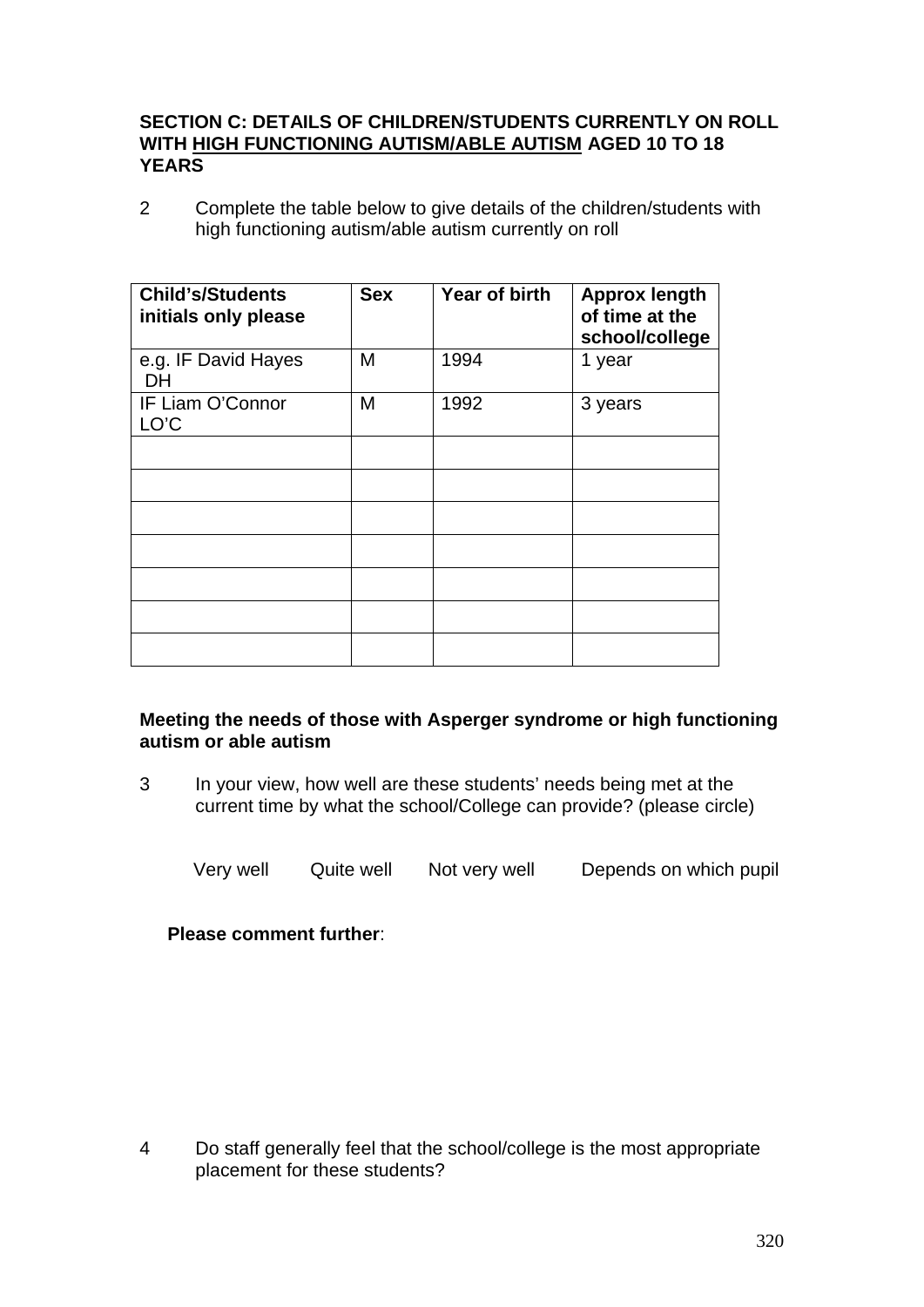- YES, all staff
- Some staff do, but not unanimous
- NO, most staff feel this is NOT the best placement

If **NO**, what type of placement do the staff feel would be better?

- 5 What might help the school/college to better meet the needs of these students, apart from more funding/adult support?
- 6 Do you have any support/advice from visiting professionals to the school/College specifically for these students?

YES NO

If **YES**,

from whom:

how often:

how helpful is it?

7 Do any of the staff have **qualifications** in autism/Asperger syndrome?

YES NO DON'T KNOW

8 Have the staff received any training on autism/Asperger syndrome?

YES NO DON'T KNOW

9 Are there good examples of practice in relation to these students which it might be useful to discuss further and share with others because it is innovative or very successful?

YES definitely Yes, possibly NO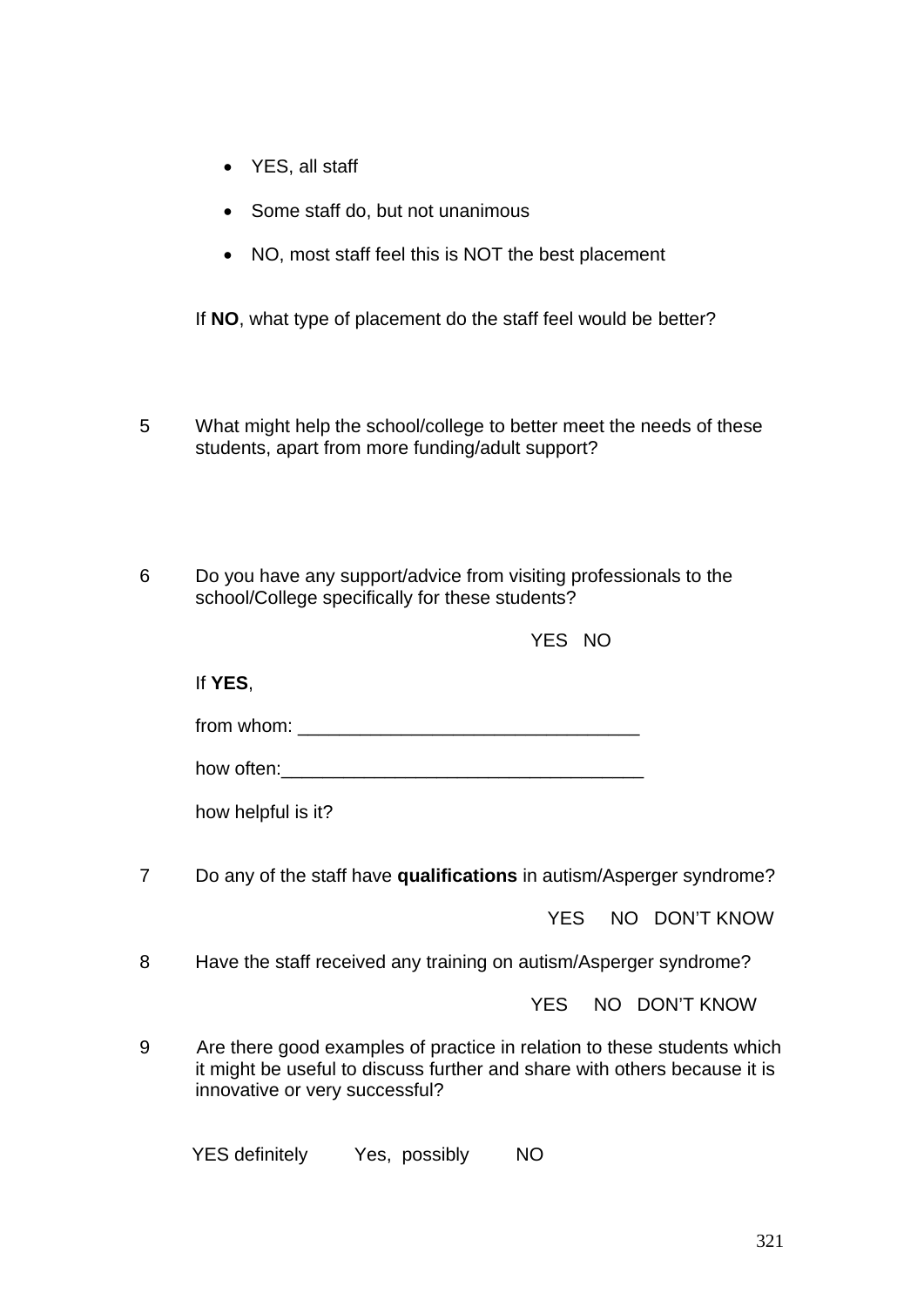If YES, please give brief details of this:

10 To what extent do you feel the views of the students with Asperger syndrome/high functioning/able autism are taken into account when decisions are made?

Good consultation Some consultation Not very much Not at all

**NOTE: If possible, it would be helpful if you could send a policy document or school/college brochure to the Review Team at Birmingham which outlines what the school provides for students with Asperger syndrome/high functioning/able autism, when you return this questionnaire.**

- **1** Looking back over the last 3 years what improvements have you seen in the school/college, if any, in the support provided for students with Asperger syndrome/high functioning/able autism and their families?
- 2 Finally, if you had three wishes, in relation to the support the school/college might provide for these students and their families, what would they be?
- i
- ii

iii